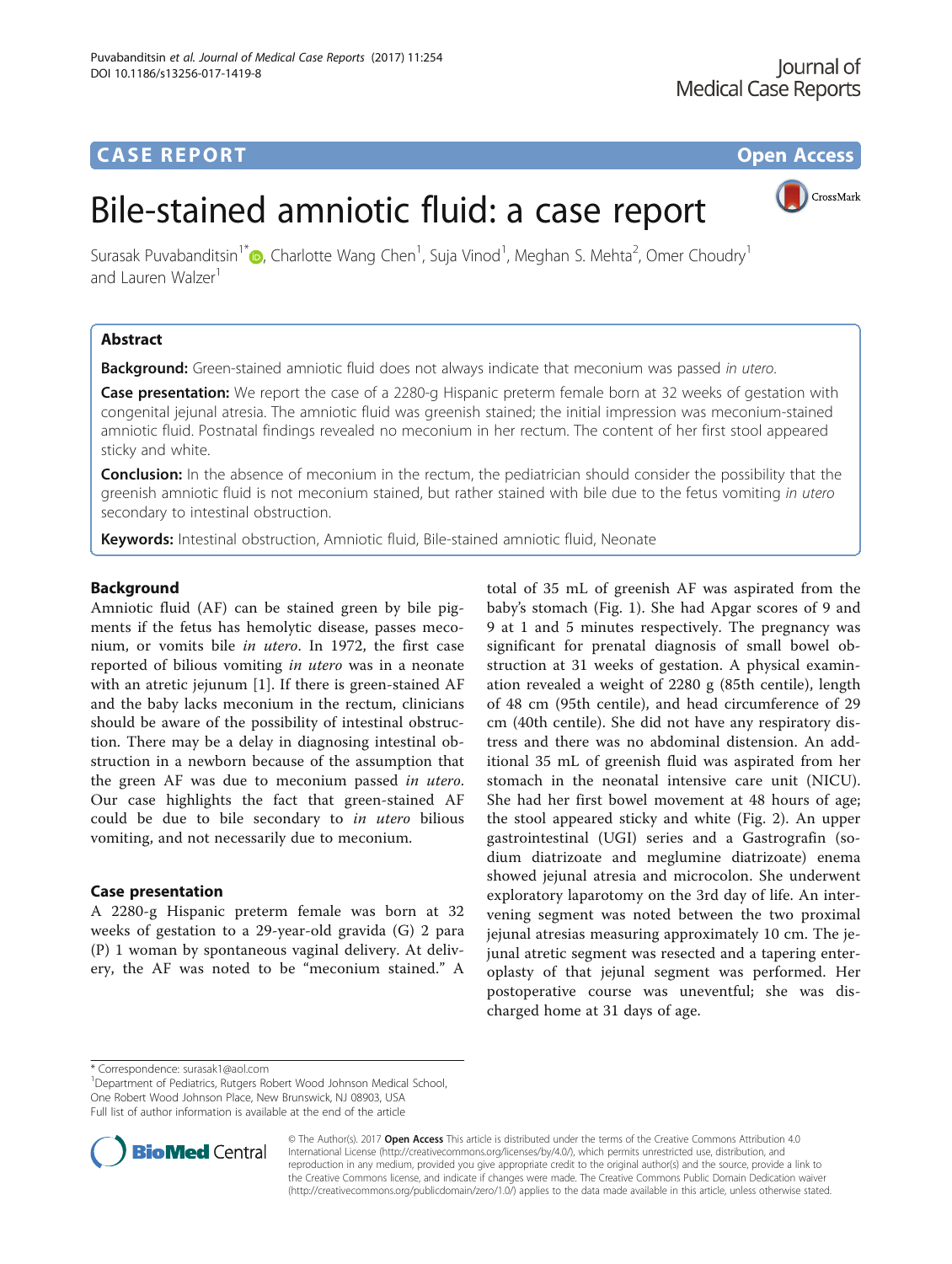<span id="page-1-0"></span>

## **Discussion**

Approximately 10% of pregnancies have meconiumstained AF at delivery [[2, 3\]](#page-2-0); however, one quarter of these cases have no evidence of hypoxia. Peristaltic activity has been reported to occur in the fetal bowel as early as 8 weeks of gestation [[4\]](#page-2-0), and fetal defecation is a routine physiological event in early and mid-pregnancy [[5\]](#page-2-0). The fetus routinely defecates in utero until 16 weeks gestation and finally ceases to defecate by 18 to 20 weeks [[6\]](#page-2-0). Babies born with an anorectal malformation usually have a large dilated rectosigmoid portion of the distal bowel full of meconium, which suggests that there is prevention of fetal defecation in utero [[5\]](#page-2-0).

Shrand [\[1](#page-2-0)] first reported a case of in utero bilious vomiting in a neonate with an atretic jejunum. A year later, Daw (1973) described a mother with "golden liquor amnii" when her fore waters ruptured at 36 weeks of gestation [[7\]](#page-2-0). Her live-born baby had an open 6 cm-



Fig. 2 White sticky meconium

diameter enterocele that contained the stomach, small intestine, and almost half of the large bowel [\[7](#page-2-0)]. Since then, there have been several reports of bile-stained AF (BSAF) in babies with intestinal obstruction (Table 1). Williams et al. [\[8](#page-2-0)] described a baby with congenital jejunal and ileal atresia, and meconium-stained AF due to in utero bilious regurgitation or vomiting. In 1988, two reports described green AF in five babies due to in utero bilious vomiting secondary to intestinal obstruction [[9, 10\]](#page-2-0). Akindele (1994) reported a case of a preterm baby born to a teenage mother with fresh "meconium-stained" AF. The baby had a copious amount of green effluent in the pharynx and stomach, and was found to have ileal atresia. The "meconiumstained" AF was due to *in utero* bilious vomiting, secondary to the intestinal obstruction [[11\]](#page-2-0).

Britton and Britton (1995) reported that the mean gastric volume of a normal newborn was  $4.9 \pm 0.2$  mL [\[12](#page-2-0)]. In babies with high and low types of intestinal obstruction, the mean gastric aspirate volume was  $58.6 \pm 6.1$  mL [[12\]](#page-2-0). In our patient, the gastric aspirate volume was 35 mL in the delivery room and additional 35 mL was obtained upon admission to the NICU. Although routine determination of gastric aspirate volume is not indicated for all newborns, it may be helpful in the initial

| <b>Table 1</b> Clinical details of 13 neonates with bile-stained |  |  |  |
|------------------------------------------------------------------|--|--|--|
| amniotic fluid                                                   |  |  |  |

| Diagnosis                              | Gestational<br>age (weeks) | <b>Birth</b><br>weight (g) | Authors                           |
|----------------------------------------|----------------------------|----------------------------|-----------------------------------|
| Jejunal atresia                        | Preterm                    | N/A                        | [14] Goedvolk<br>and Yap, 2004    |
| Imperforated anus                      | Term                       | 4220                       | [15] Vijayakumar<br>and Koh, 2001 |
| High intestinal<br>obstruction         | N/A                        | N/A                        | [16] Swarte et al.,<br>1997       |
| High intestinal<br>obstruction         | N/A                        | N/A                        |                                   |
| lleal atresia                          | 34                         | 2100                       | [11] Akindele, 1994               |
| Congenital intestinal<br>obstruction   | N/A                        | N/A                        | [10] Archer, 1988                 |
| Congenital intestinal<br>obstruction   | N/A                        | N/A                        |                                   |
| Jejunal atresia                        | Term                       | N/A                        | [9] Griffith and<br>Burge, 1988   |
| Meconium peritonitis                   | 32                         | N/A                        |                                   |
| Posterior urethral<br>valve/Microcolon | 35                         | N/A                        |                                   |
| Jejunal/Ileal atresia                  | 36                         | 2300                       | [8] Williams et al.,<br>1978      |
| Enterocele                             | 36                         | 2720                       | [7] Daw, 1973                     |
| Jejunal atresia                        | N/A                        | 2700                       | [1] Shrand, 1972                  |

N/A Not available